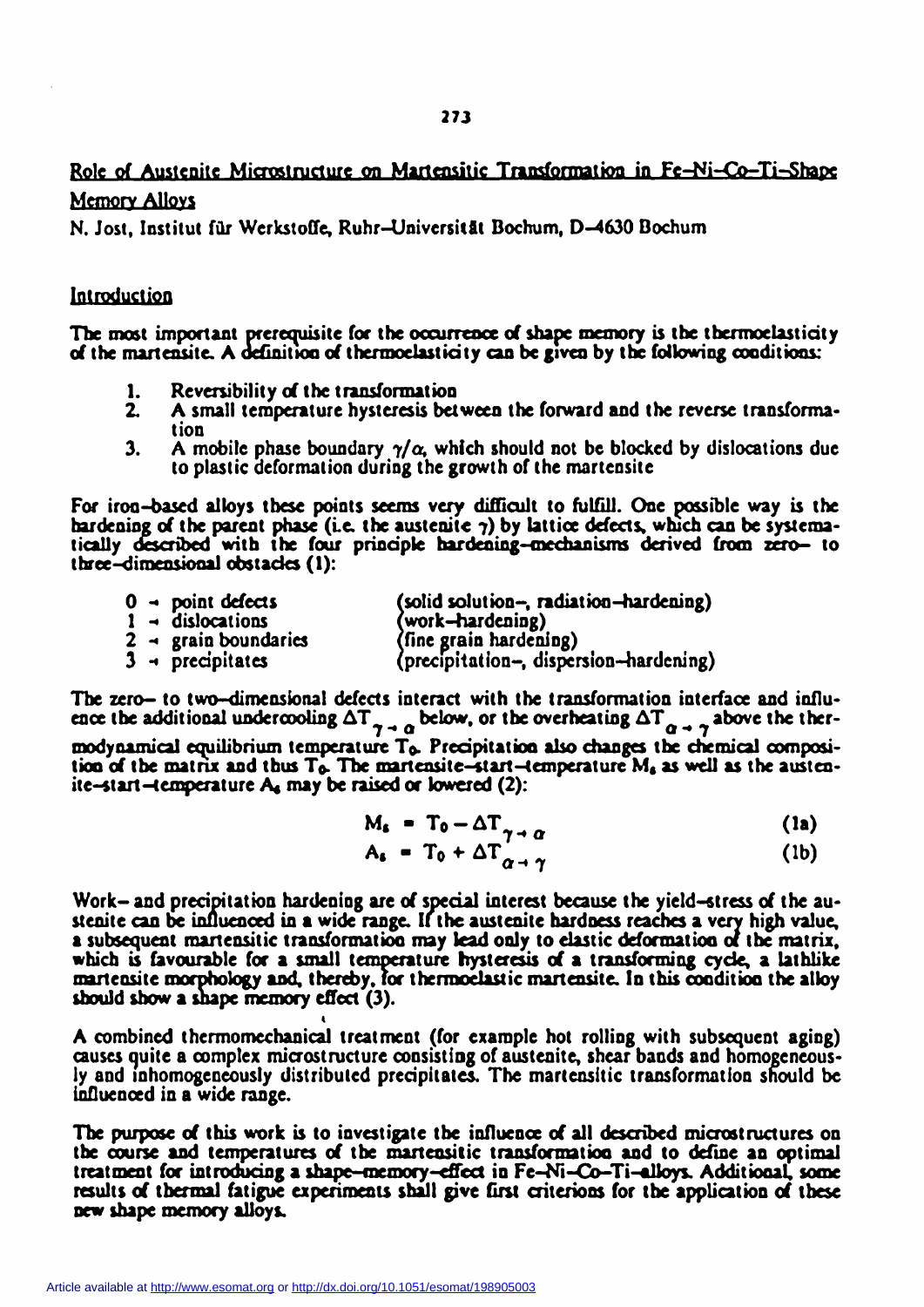# Experimental **procedure**

Two Fe-Ni-Co-Ti alloys were prepared by arc-melting in an Ar-atmosphere. The chemical composition of both alloys is given in table 1.

| <b>Alloy</b> |      |      | T.  |        |         |        |      |
|--------------|------|------|-----|--------|---------|--------|------|
| --           | 29.1 | 15.1 | 3.9 | 0.005  | < 0.004 | <0.005 | bal. |
|              | 32.0 | 12.0 | 3.8 | <0.005 | < 0.004 | <0.005 | bal. |

Table 1: Composition of the alloys investigated (wt.%)

After 60% hot-rolling at 1150 °C the material was solution treated in evacuated quartzcapsules (20h/1250 °C) and water Quenched. After solution treatment both alloys were austenitic even at room-temperature (RT).

The alloys were deformed by hot-rolling between  $\epsilon = 0$  % and  $\epsilon = 70$  % reduction in thickness in steps of  $\epsilon = 10$  % at a temperature of T $\epsilon = 1250$  °C and subsequent water quenching. After this they were aged at  $T_a = 600$  °C for various times t<sub>a</sub> and water quenched.

In order to investigate the transformation behavior after thermal fatigue, undeformed but aged specimens of alloy II were thermally cycled up to 2.500 times.

The transformation temperatures were determined by dilatometric measurements in a temperature range between  $400 \, \text{°C}$  and liquid nitrogen temperature ( $-196 \, \text{°C}$ ). They are defined by the first detectable deviation from linearity of the dilatation vs. temperature curve on cooling and heating. The thermal hysteresis is characterized as the temperature difference between 50 % forward transformation  $(\gamma \rightarrow \alpha)$  and 50 % reverse transformation  $(\alpha \rightarrow \gamma)$ .

$$
\Delta T_{b} = A_{50} - M_{50} \tag{2}
$$

Dilatation is defined by the maximum linear expansion induced by complete  $\gamma \rightarrow \alpha$  transformation down to  $-196$   $\rm{^6C}$ .

The microstructure before and after deformation, ausaging and the subsequent martensitic transformation were analyzed by light- (LM) and scanning electron microscopy (SEM).

# Results and Discussion

# a) Thermomechanical treatment

Fig. 1 shows the change in  $M_s$ -temperature, thermal-hysteresis and dilatation with ausaging time at  $T_a = 600$  °C after different amounts of prior plastic deformation. In the unaged conditions, martensite start temperatures of  $M_s = -90$  °C for the undeformed and 30 % deformed state and  $M_s = -140$  °C for the 70% deformed state respectively can be observed. The hysteresis amounts about  $\Delta T_h$  = 500 °C. As the aging time is increased, the M<sub>s</sub>-temperature first decreases and then gradually increases. Aging for 10 minutes leads to a very strong decrease of the thermal hysteresis to about 100 °C Thereby the deformed specimens show a lower hysteresis as the undeformed. M<sub>s</sub> and  $\Delta T_h$  becomes a minimum at an aging time of  $t_a = 30$  min. The dilatation is at first in good aggreement with  $M_a$ : the higher  $M_a$ , the higher is the possible dilatation. But the dilatation strongly decreases after 20 h aging for the undeformed and 5 h for the 70% deformed state.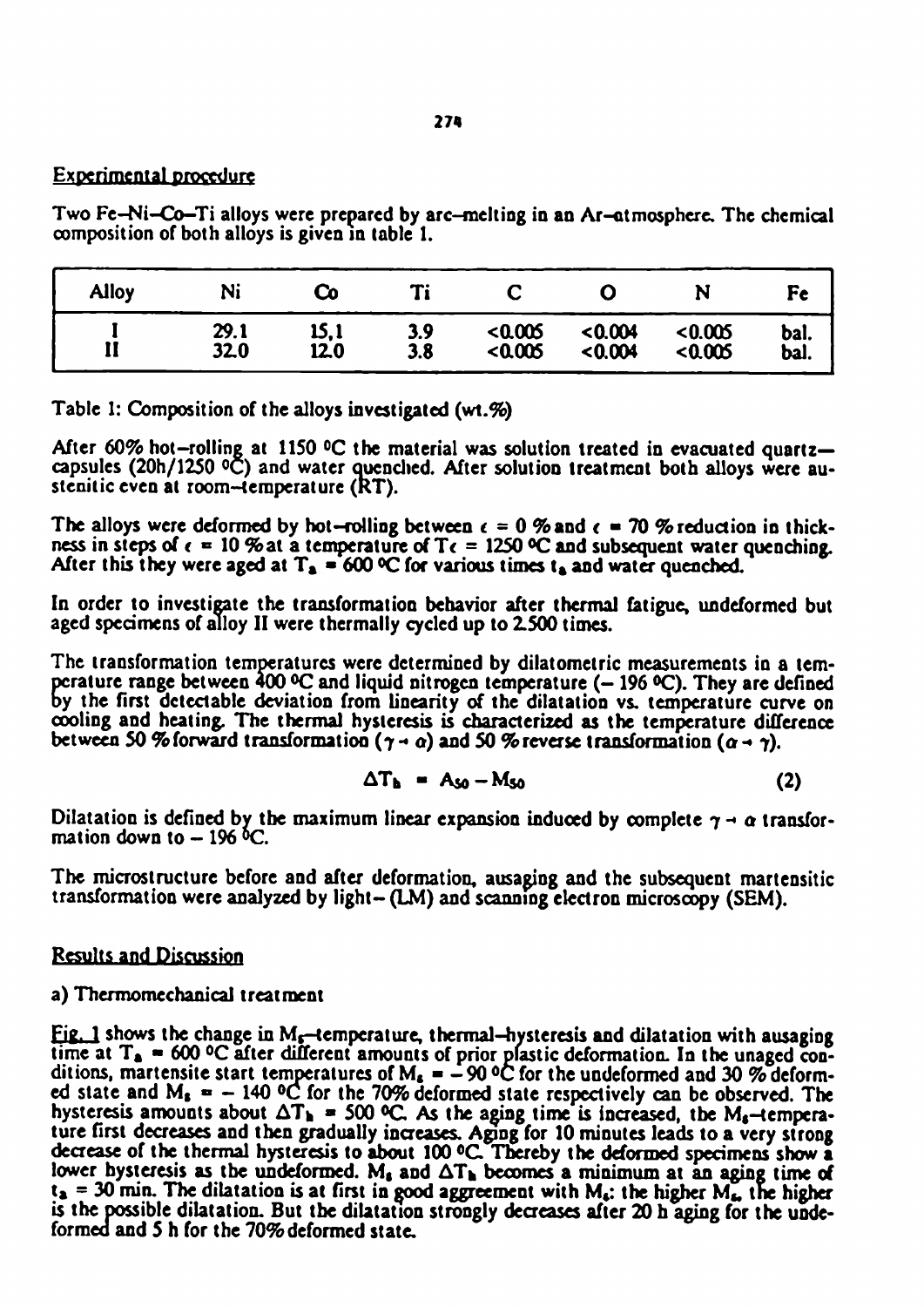

**Fig. 1a-c: Measurements of Mg-temperatures (a), hysteresis (b) and dilatation (c) after different amounts of prior deformation and aging times**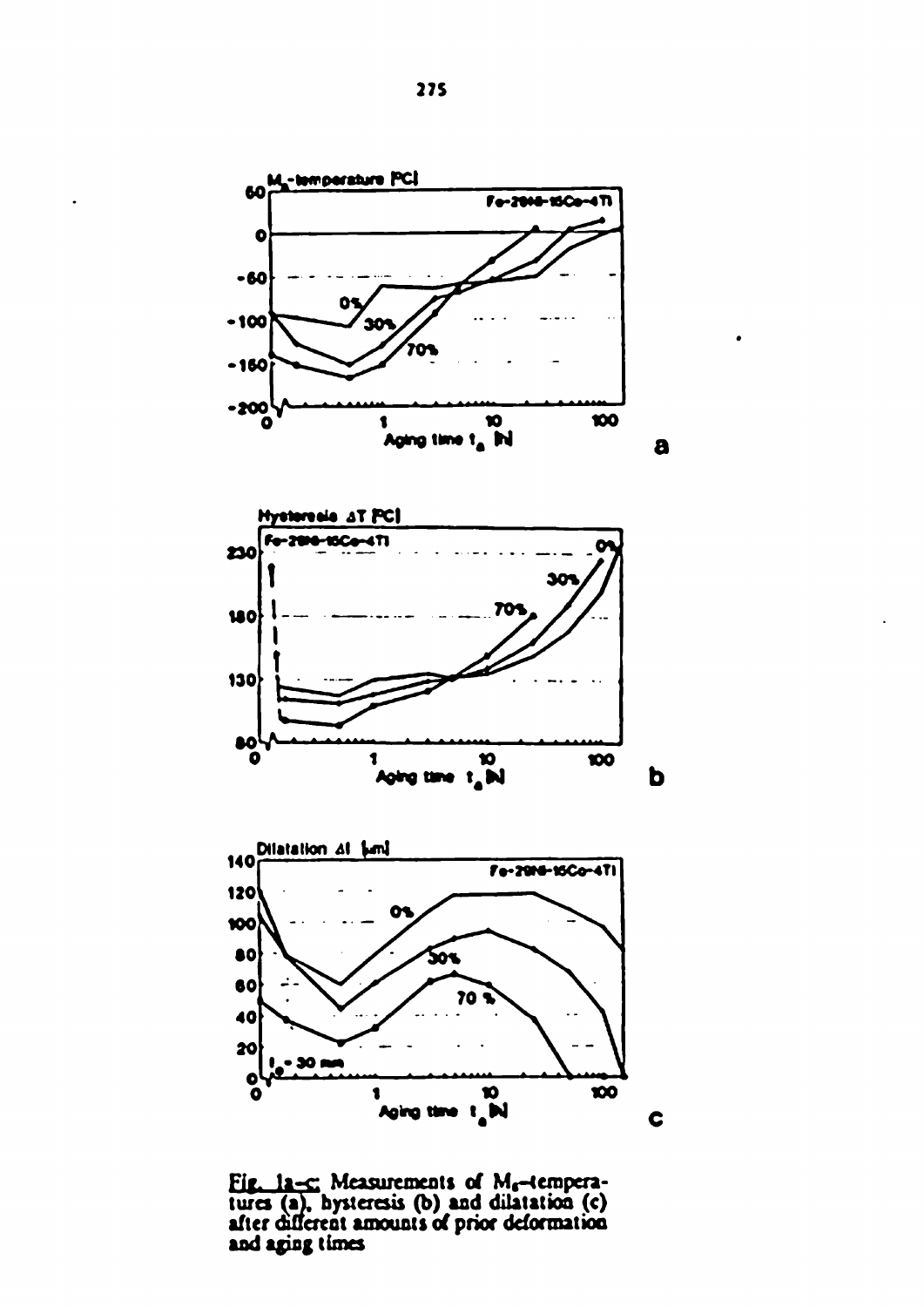

Fig. 2a: Microstructure of alloy I without prior deformation,  $(1h/600 \, ^\circ\text{C} \rightarrow -196 \, ^\circ\text{C} \rightarrow RT),$ typical thin plate martensite  $(LM)$ 

Fig. 2b: Microstructure of alloy I with 70 % prior deformation,  $(10h/600 \degree C - -196 \degree C - RT),$ discontinuous precipitation of stable  $\eta$ -phase especially at grain-boundaries and shearbands (LM)



Fig. 2c: Microstructure of alloy I with 70 % prior deformation and 50 h aging at 600 °Q complete transformation into a lamellar structure due to the discontinuous precipitation of  $\eta$ -phase (SEM)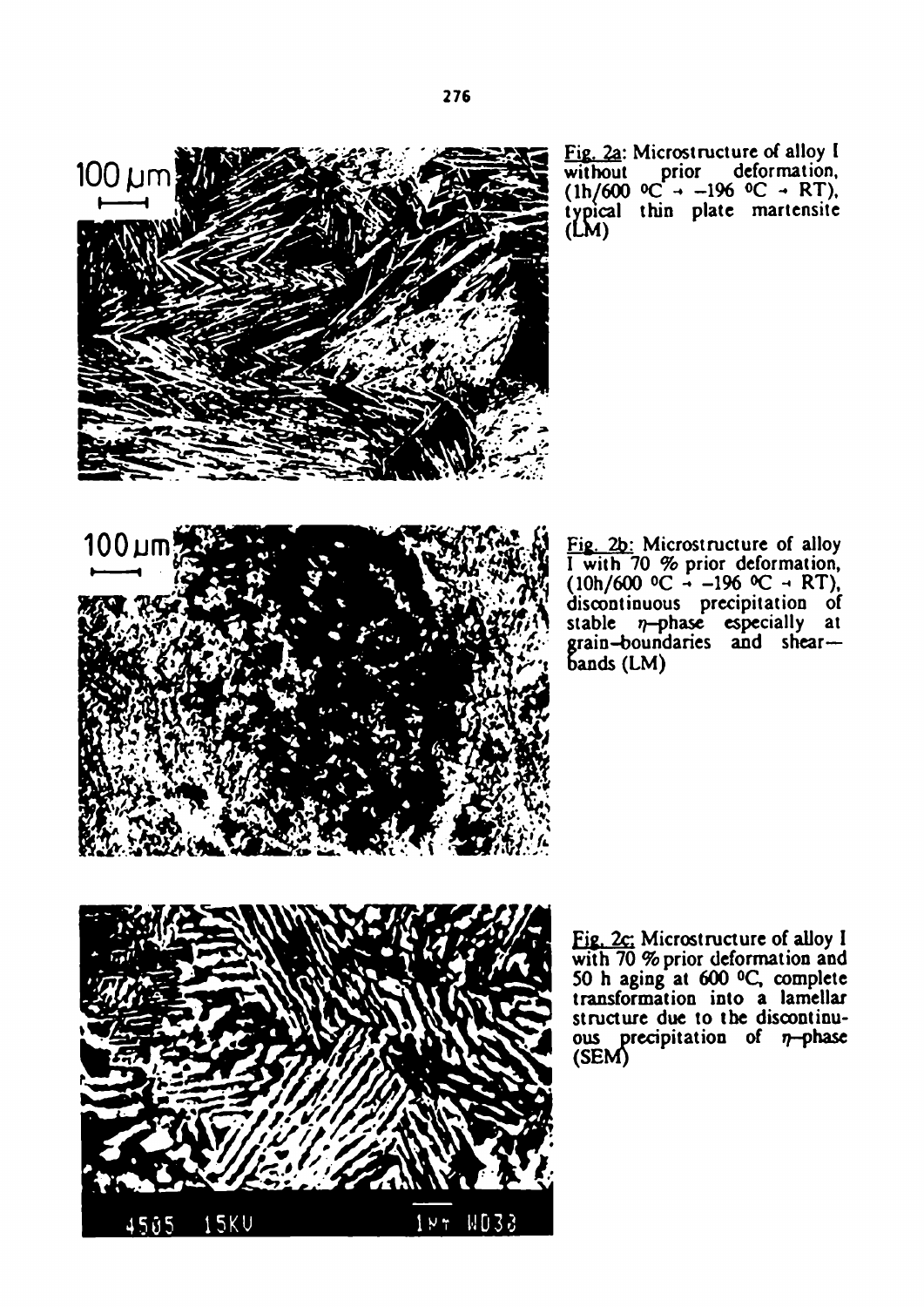These results can be explained by the change in microstructure with aging time and degree of prior deformation. In Fig. 2 some examples of optical micrographs are given. It is evident that the specimens with a small hysteresis exhibit the typical thin plate martensite (Fig. 2a). As it was reported earlier, this is the result of a dispersion of small coherent and ordered y'-(Ni,Co**)3T**i precipitates which lead to a very high value of austenite hardness (4,5). If the diameter of the precipitates is lower than a critical value  $(d < d<sub>c</sub>)$ , the particles will be sheared with the martensite into a metastable structure. Thereby elastic energy is stored, which lowers the required overheating (i.e.  $A_{\beta}$  and  $A_{\beta}$ ) and thus the thermal hysteresis.

High amounts of deformation produce large shear bands. Subsequent aging leads to a combined continuous and, especially at deformed grain boundaries and shear bands, discontinuous precipitation. The discontinuous precipitates can be analyzed as the stable  $\eta$ -Phase NijTi which implies an overaged condition (Fig. *2b).* With aging time these precipitates grow very rapidly into the austenite grain so that amount of transformable residual austenite and thus the dilatation decreases. At the same time this austenite becomes more and more metastable due to the lower constituent of Ni in the matrix. In this condition  $M_s$  and  $\Delta T_b$ increase. After an aging time of SO h of the 70% deformed specimen no residual austenite can be observed. The specimen is completely transformed into a lamellar structure due to the discontinuous precipitation of  $n$ -phase (Fig. 2c).

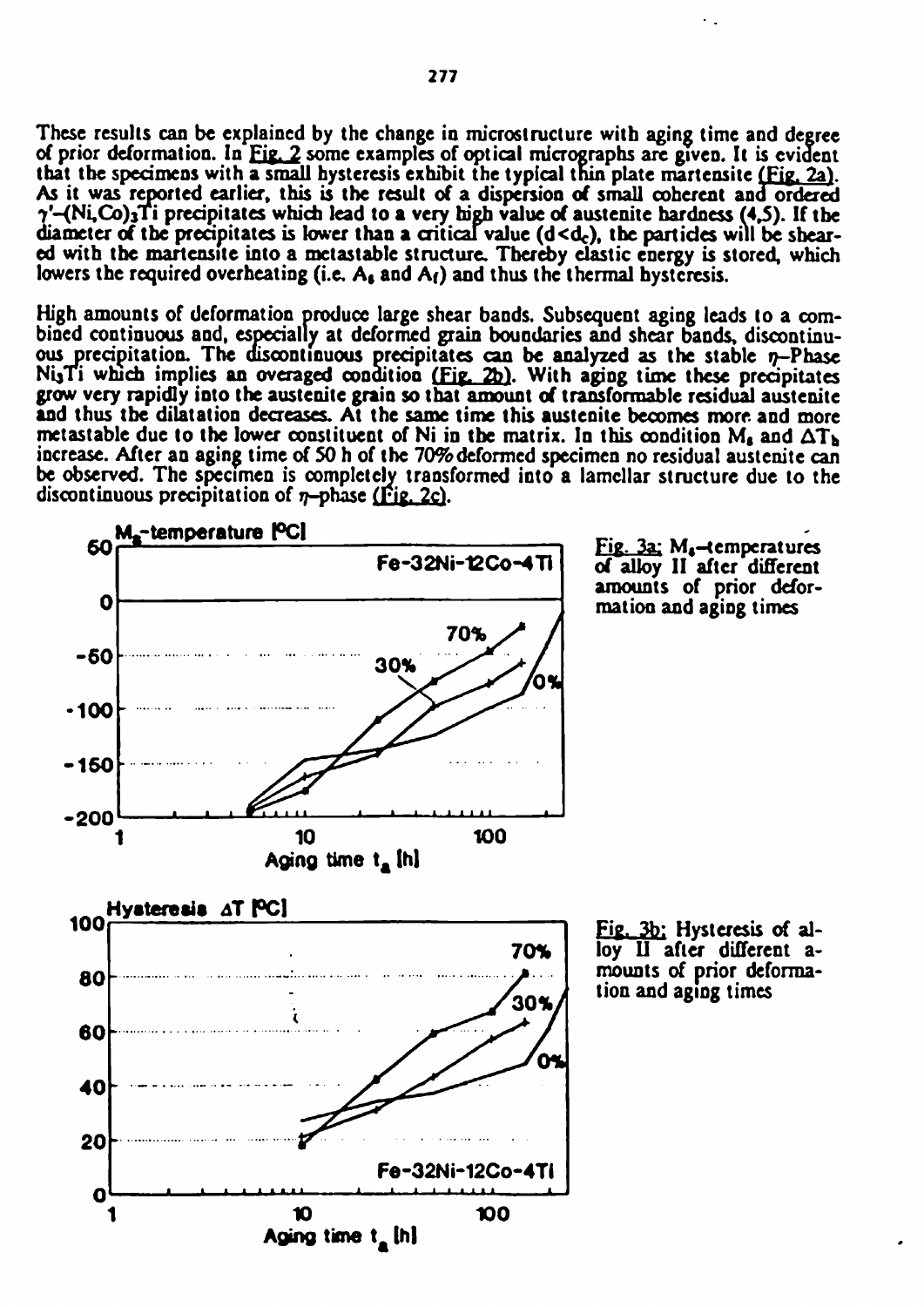Fig. **3** shows the results of alloy II. *Mg* of the unaged specimens is below **-196 °C** because of its higher Ni-content, and longer aging is necessary to lower the Ni-content in the matrix so that a martensitic transformation can be observed above **-196 °C.** Aging for **10** h leads to quite a low **Ms**-temperature of about **—150 °C.** It should be noted that the influence of the prior deformation is of the same degree of order as in alloy I. With further aging M<sub>s</sub> and  $\Delta T_h$  increases. In aggreement with alloy I, the smallest hysteresis is observed at the lowest **Mg**-temperature. This implies that the primarily mechanism to obtain a small hysteresis is a effective austenite hardening by coherent and ordered particles which are able to store elastic energy by shearing with the martensite into a metastable structure.

#### b) Thermal fatigue

It could be shown in some earlier investigations that Fe-Ni-Co-Ti-alloys exhibit a shapememory effect related to thermoelastic martensite after an ausaging treatment **(3-5).** One important criterion for the applicability of these alloys is the transformation behaviour after thermal fatigue. Fig. 4 shows the results of undeformed but aged specimens of alloy II after different numbers of thermal cycles. Alloy II was chosen because of its nearly complete forward transformation **(M<sup>s</sup> = - 100 °C,** Mf = - **196 °C)** and a very small temperature hysteresis of  $\Delta T_h$  = 42 °C after 100 h aging at 600 °C.

As it can be seen from Fig. 4a. thermal cycling leads to a remarkable change of the whole transformation characteristic In Fig. 4b-c the measurements of the transformation temperatures, dilatation, thermal-hysteresis and hardness are summarized. Most remarkable is the considerable decrease of  $M_s$  and dilatation and the simultaneously strong increase of  $\Delta T_h$ and the austenite hardness. Up to **50** thermal cycles As and Af first decrease. After **50** thermal cycles no further change in  $A_k$  and  $A_l$  can be observed.



Fig. 4a: Transformation loops after different numbers of thermal cycles (dilatometric measurements, alloy II, 100 h/600 °C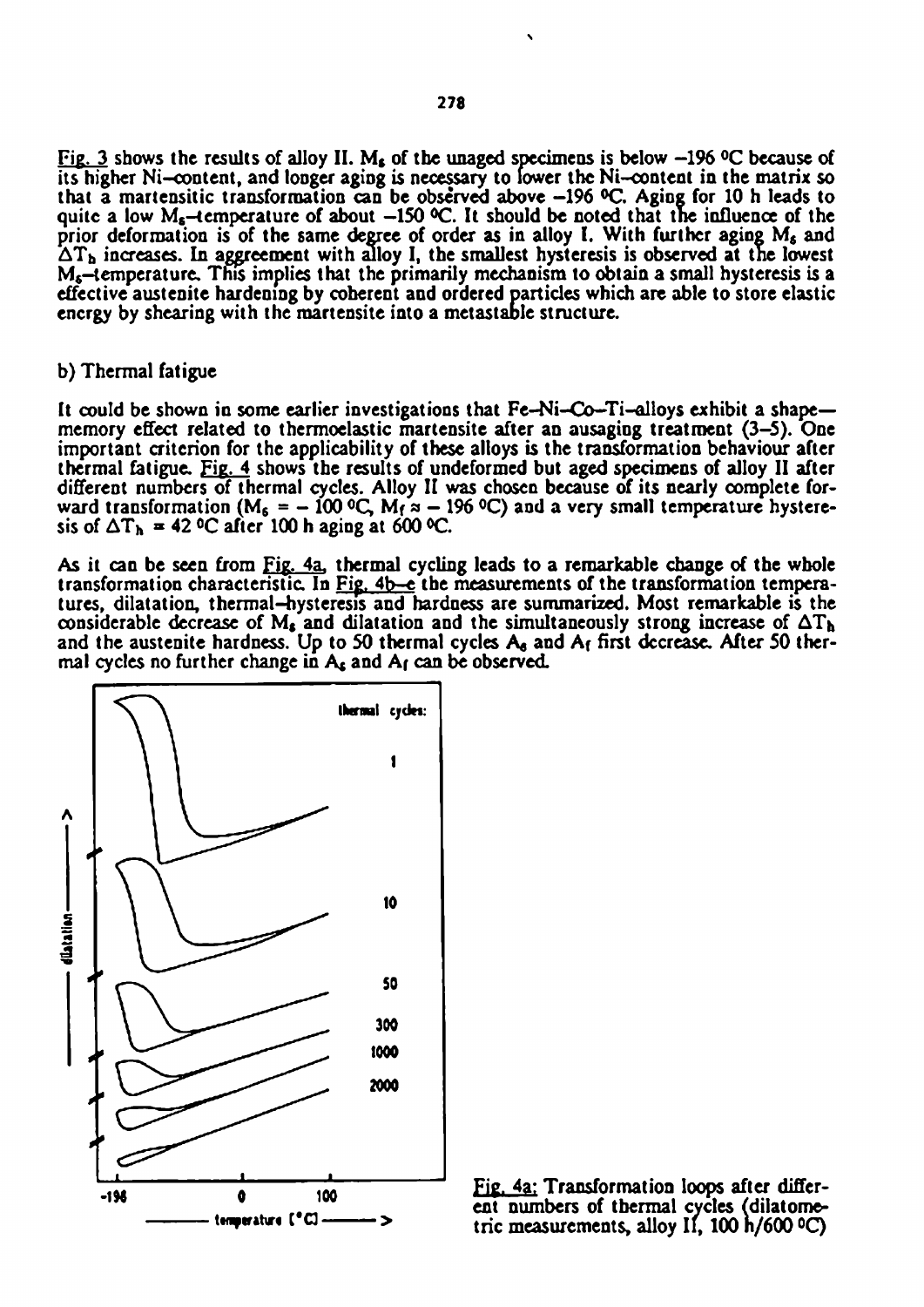

Fig. 4b-e: Measurements of transformation temperatures, dilatation, hysteresis and austenite hardness after different numbers of thermal cycles (alloy II)

For an analysis of the effect of cycling the martensite morphology and the observation of work hardening can be used for an interpretation. As it was said above, the forward transformation is nearly complete. This means that there is nucleation of quite large martensite (first nucleated) as well as very small martensite plates (last nucleated). In addition, the high austenite hardness of about HV 600 for the uncyded state has to be taken into account. Lattice defects such as dislocatons and stacking faults will primarily be produced by the nudeation and growth of the first martensite plates. The dislocations impede the motion of the transformation interface with the result that this martensite becomes very rapidly irreversible. As a consequence, the amount of residual austenite and, thereby, the dilatation decreases. Simultaneously the austenite hardness increases which, in turn, leads to a steady decrease of Mg. As a further consequence, only the small martensite plates will nucleate and grow after the first thermal cycles.  $A_4$  and  $A_f$  show a strong decrease because this martensite needs a much lower overheating, compared to the first nucleated large martensite plates. After 100 cycles this effect is compensated. Although the transformation loops are still complete, the dislocation density increases and more and more martensite becomes irreversible. Complete irreversibility can be observed after about 2500 cycles. In this condition the microstructure is fully martensitic, whereby the martensite seems to be strictly orientated in the grains (Fig. 5).

**279**